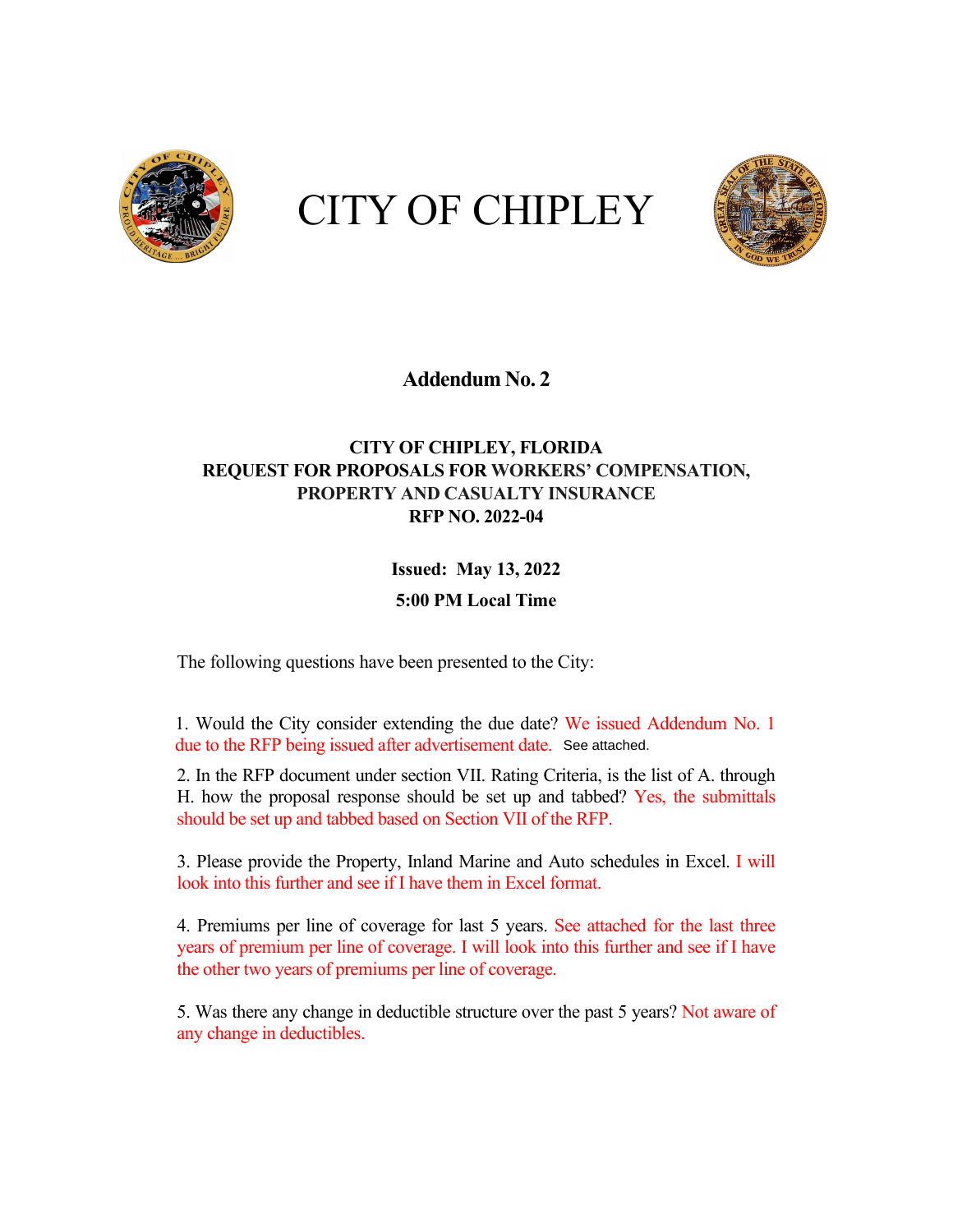6. Employee Concentration – Total number of full time and part time employees combined at each address: See attached Employee Concentration by Location. Street #, Street Name, City, Zip Code, Total Number of Employees, Building Description, Construction, Number of Floors, Year Built

7. Number of full -time employees? 49 plus 5 Elected Officials (18 volunteer fire and 4 police auxiliary not included in this number).

- 8. Number of part time employees? 1
- 9. Please provide the number of law enforcement personnel for the following: Full-time with arrest powers: 11

Part-time with arrest powers: 4 auxiliary (Including Auxiliary)

Full-time or Part-time without arrest powers: 0 (Including Auxiliary & Crossing Guards) (Do not include Clerical Employees in this group)

Volunteers: 0

Clerical: 2 (Full and Part Time Including Dispatchers)

Dogs: 1

Horses: 0

10. Number of rateable employees – employees that handle money and securities? 6

11. Number of volunteer firefighters and total dollar amount paid? 18 and \$30,000/year paid for fire calls.

12. Number of volunteer law enforcement and total dollar amount paid? 0 and \$.00.

If you have any questions please contact Mrs. Patrice Tanner, Assistant City Administrator/City Clerk at (850) 638-6350.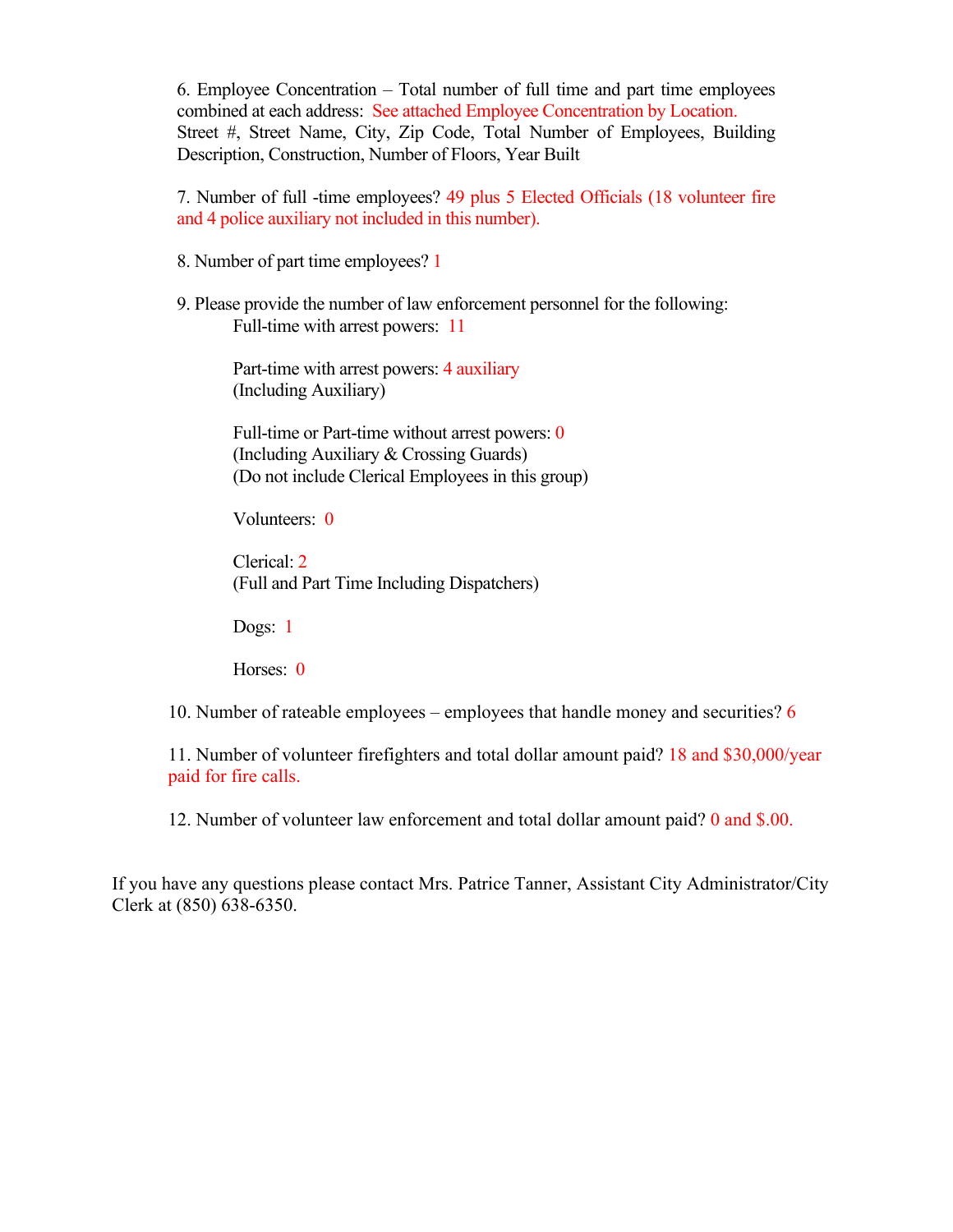

# CITY OF CHIPLEY



#### **Addendum No. 1**

#### **CITY OF CHIPLEY, FLORIDA REQUEST FOR PROPOSALS FOR WORKERS' COMPENSATION, PROPERTY AND CASUALTY INSURANCE RFP NO. 2022-04**

### **Issued: May 11, 2022**

#### **1:00 PM Local Time**

The closing date will be changed from June 3, 2022 at 2:00 p.m. local time, to June 24, 2022 at 2:00 p.m. local time.

If you have any questions please contact Mrs. Patrice Tanner, Assistant City Administrator/City Clerk at (850) 638-6350.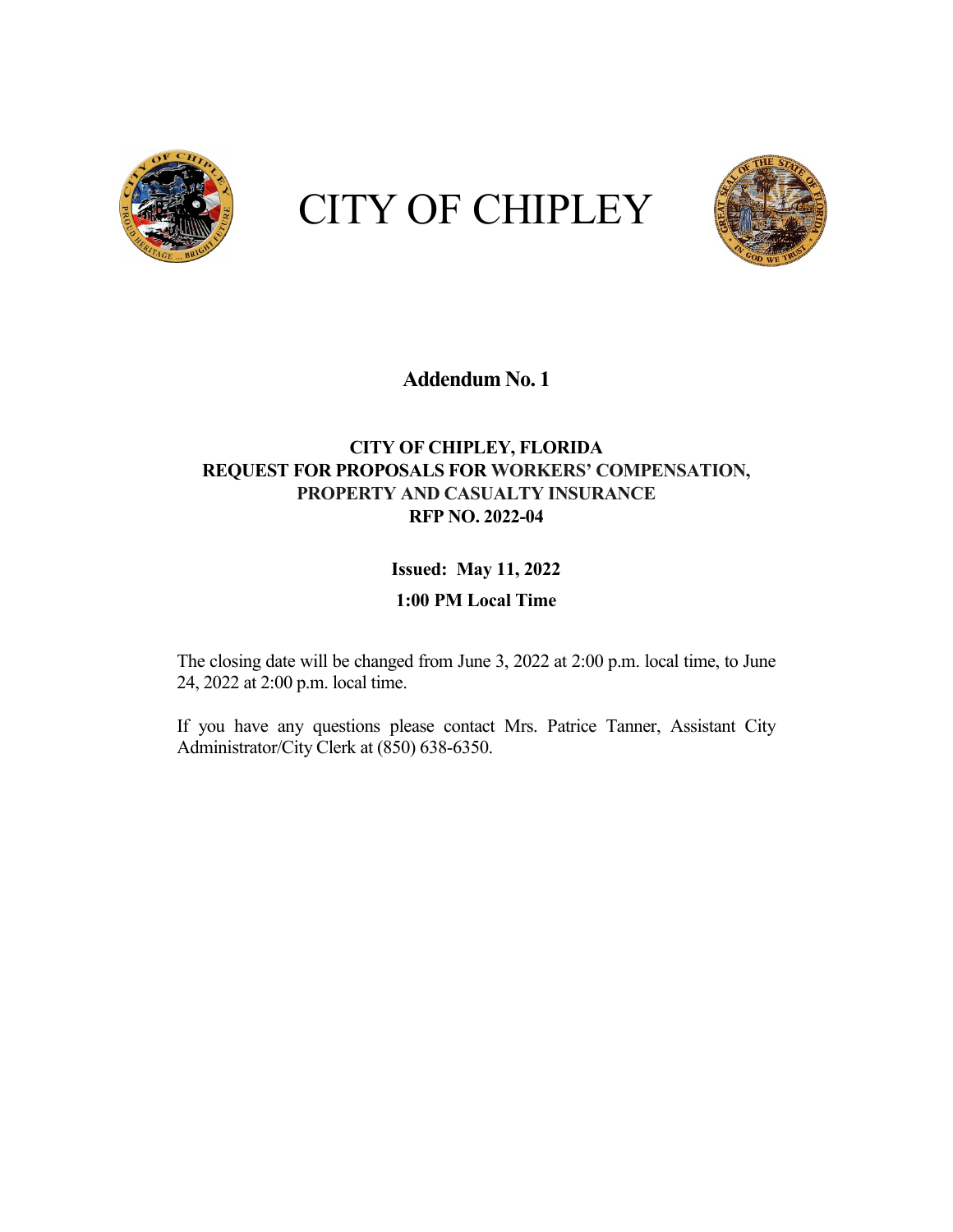## **EMPLOYEE CONCENTRATION BY LOCATION**

| #   | <b>Member Name</b>     | <b>LOCATION</b><br><b>ADDRESS</b>      | <b>LOCATION DESCRIPTION</b>              | <b>CITY</b> | <b>STATE</b> | <b>ZIP</b><br><b>CODE</b> | <b>TOTAL#</b><br><b>OF EMP</b><br><b>FOR LOC</b> |
|-----|------------------------|----------------------------------------|------------------------------------------|-------------|--------------|---------------------------|--------------------------------------------------|
|     |                        |                                        |                                          |             |              |                           |                                                  |
| 004 | City of Chipley        | 1442 Jackson Ave.                      | <b>City Hall</b>                         | Chipley     | <b>FL</b>    | 32428                     | 8                                                |
| 008 | City of Chipley        | 1544 N. Railroad Ave Recreation Office |                                          | Chipley     | FL.          | 32428                     | 2 <sub>l</sub>                                   |
| 010 | City of Chipley        | 692 Rustin Drive                       | <b>WWTP Lab</b>                          | Chipley     | FL           | 32428                     | $\overline{2}$                                   |
| 021 | City of Chipley        | 1430 Jackson Ave.                      | Police/Fire Station                      | Chipley     | FL           | 32428                     | 14                                               |
| 037 | City of Chipley        | 671 Rustin Drive                       | Public Works Facility - Garage Chipley   |             | FL           | 32428                     | 18                                               |
| 034 | <b>City of Chipley</b> | 680 Utilities Drive                    | Water Utilities Administration B Chipley |             | FL           | 32428                     | $6 \mid$                                         |
|     |                        |                                        |                                          |             |              |                           |                                                  |
|     |                        |                                        |                                          |             |              | Total                     | 50                                               |

- 004 City Hall **City Hall** 2004 City Hall 2004 City Hall 2004 21 Police/Fire Station Floors - 1 Floors - 1
- Floors 1 Floors 1
- Floors 1 Floors 1
- Year Built 1978 Year Built 2001 Construction - 111 - MNC Construciton - 152 - NC
- 008 Recreation Office **DECISION CONSTRUSTION** 037 Public Works Facility/Garage Year Built - 1986 Year Built - 1982 Construction - 119 JM Construction - 152 - NC
- 010 WWTP Lab 2010 WWTP Lab 2010 WWTP Lab 2010 Water Utilities Administration Building Year Built - Unknown Year Built - 2008 Construction - 152 - NC Construction - 111 - MNC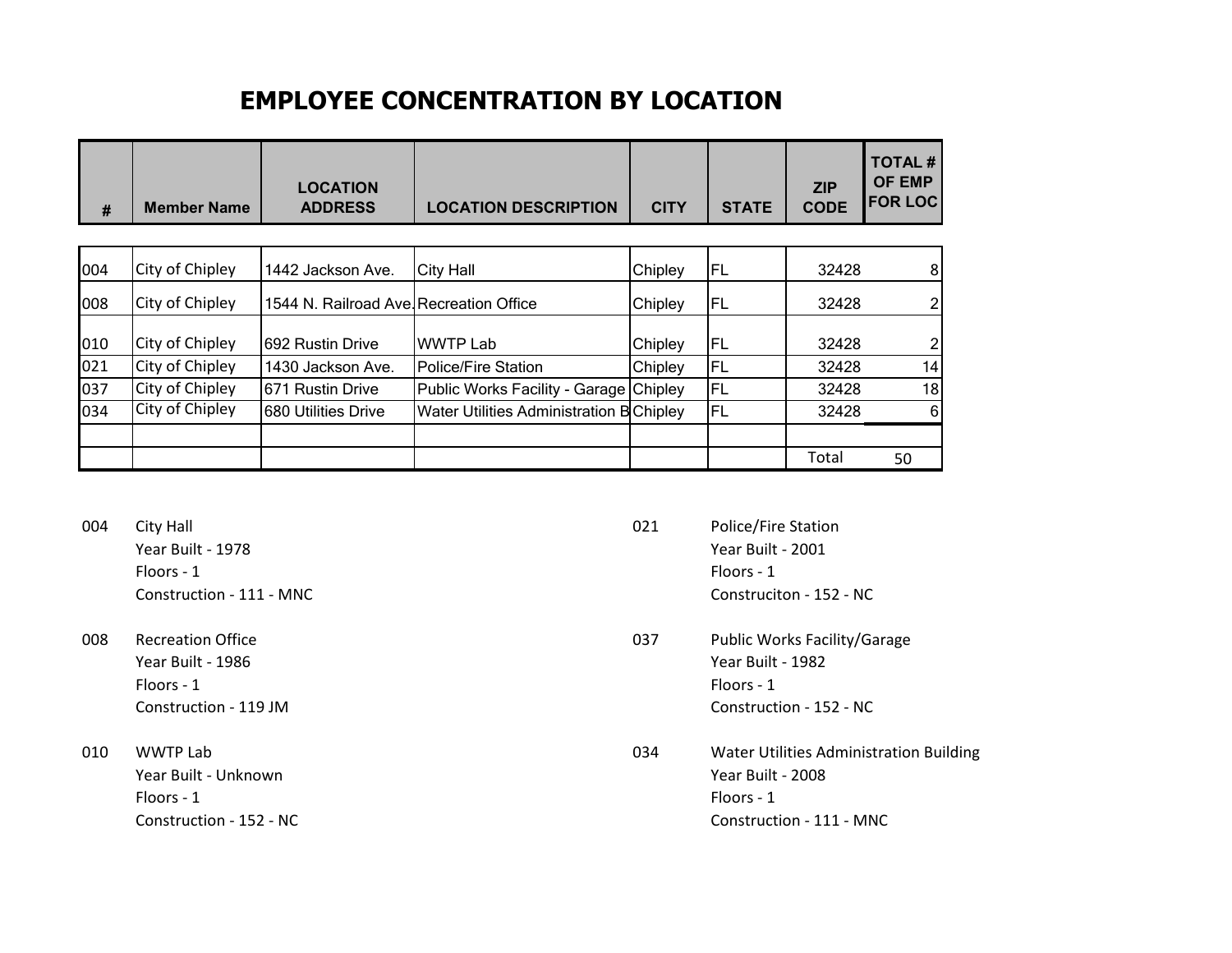FY 2019-2020



## **Premium Recapitulation REVISED 9/24/2019**

|                                                                                                               | <b>Annual</b><br><b>Check Option</b> |               |               |
|---------------------------------------------------------------------------------------------------------------|--------------------------------------|---------------|---------------|
|                                                                                                               | <b>Premium</b>                       | <u>Accept</u> | <b>Reject</b> |
| <b>Property including Equipment Breakdown</b>                                                                 | \$62,072.00                          | $\boxtimes$   |               |
| <b>Inland Marine</b>                                                                                          | \$2,974.00                           | 囡             |               |
| Crime / Employee Dishonesty                                                                                   | \$1,000.00                           | 図             |               |
| <b>General Liability</b>                                                                                      | \$28,406.00                          | $\boxtimes$   |               |
| <b>Deadly Weapon Protection</b>                                                                               | Included                             |               |               |
| Law Enforcement Liability                                                                                     | \$9,111.00                           | $\boxtimes$   |               |
| <b>Public Officials / Employment Practices Liability</b>                                                      | \$12,051.00                          | $\boxtimes$   |               |
| <b>Automobile Liability</b>                                                                                   | \$25,236.00                          | 囡             |               |
| <b>Automobile Physical Damage</b>                                                                             | \$11,823.00                          |               |               |
| Two-Year Coverage Agreement* Package Only<br>*Please refer to the next page for details on the Two-Year Offer |                                      | X             |               |
| <b>Workers' Compensation</b>                                                                                  | \$47,190.00                          | Х             |               |
| AD&D                                                                                                          |                                      |               |               |
| 2 Year Term, Annual Installments                                                                              | \$1,145.00                           |               |               |
| 2 Year Term, Prepaid                                                                                          | \$2,170                              |               |               |

I authorize PRIA to request the underwriters to bind coverage on the items indicated above and acknowledge receipt of the Compensation and Financial Condition Disclosure(s) provided in this proposal.

Ine (Signature) MINISTRATOR INER (Name & Title) E  $PTFMBER$ (Date)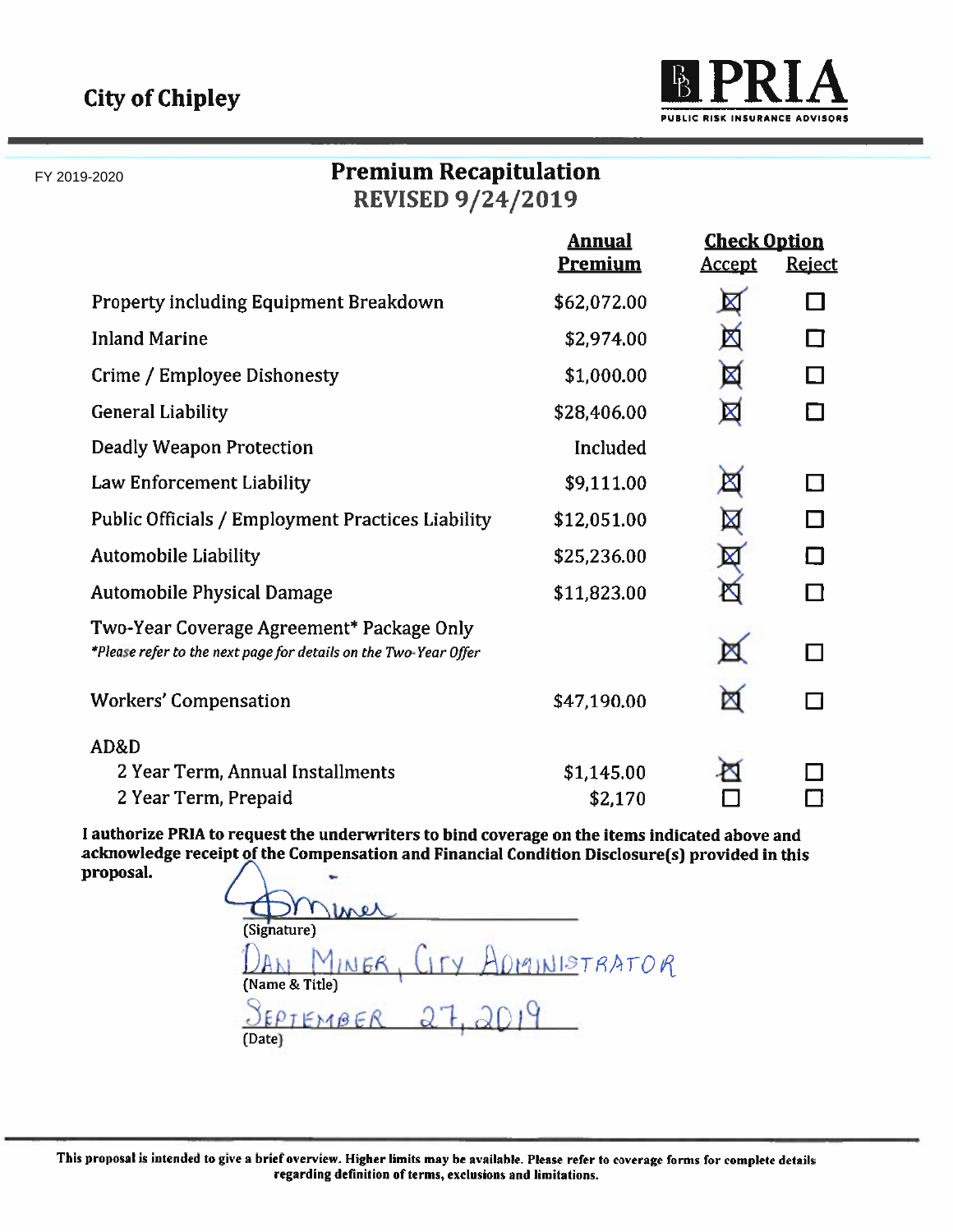## **City of Chipley**



## **Premium Recapitulation**

|                                                                                     | <b>Annual</b>  |                           | <b>Check Option</b> |  |
|-------------------------------------------------------------------------------------|----------------|---------------------------|---------------------|--|
|                                                                                     | <b>Premium</b> | <b>Accept</b>             | <b>Reject</b>       |  |
| Preferred Governmental Insurance Trust 2 <sup>nd</sup> Year Anniversary Endorsement |                |                           |                     |  |
| Property including Equipment Breakdown                                              | \$62,072.00    | X                         |                     |  |
| <b>Inland Marine</b>                                                                | \$3,128.00     | X                         |                     |  |
| Crime / Employee Dishonesty                                                         | \$1,000.00     | X                         |                     |  |
| <b>General Liability</b>                                                            | \$29,246.00    | X                         |                     |  |
| Deadly Weapon Protection*                                                           | Included       | $\boldsymbol{\mathsf{x}}$ |                     |  |
| Law Enforcement Liability                                                           | \$9,111.00     | X                         |                     |  |
| <b>Public Officials / Employment Practices Liability</b>                            | \$12,782.00    | X                         |                     |  |
| <b>Automobile Liability</b>                                                         | \$25,625.00    | X                         |                     |  |
| <b>Automobile Physical Damage</b>                                                   | \$12,229.00    | $\boldsymbol{\mathsf{x}}$ |                     |  |
| <b>TOTAL</b>                                                                        | \$155,193.00   |                           |                     |  |
| <b>Workers' Compensation</b>                                                        | \$60,442.00    | Iд                        |                     |  |
| AD&D                                                                                | \$1,145.00     |                           | <b>Installment</b>  |  |

\*Deadly Weapon Protection Coverage: Any Event that occurs at a Location which has been specifically leased or loaned by the City to any other entity or individual to host a permitted event planned and ticketed for more than 500 attendees over the duration of the event, MUST BE reported to AND APPROVED by Preferred PRIOR to event. The Trust may, at their discretion, charge an additional premium and/or impose additional conditions specifically for that event.

I authorize PRIA to request the underwriters to bind coverage on the items indicated above and acknowledge receipt of the Compensation and Financial Condition Disclosure(s) provided in this proposal.

| Dan Miner                     | Digitally signed by Dan Miner<br>Date: 2020.09.01 14:13:50 -05'00' |
|-------------------------------|--------------------------------------------------------------------|
| (Signature)                   |                                                                    |
| Dan Miner, City Administrator |                                                                    |
| (Name & Title)                |                                                                    |
| 94-01-2020<br>(Date)          |                                                                    |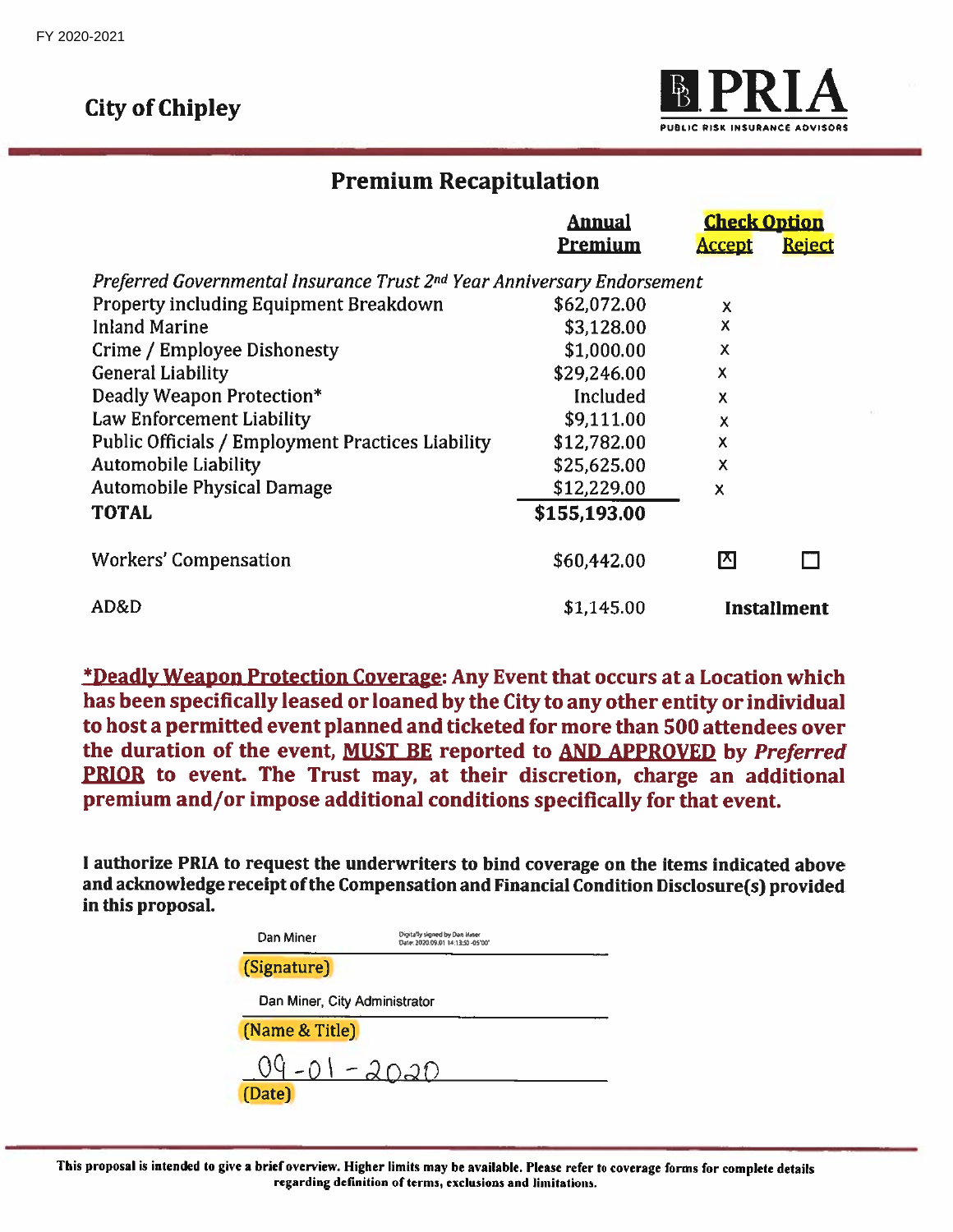**City of Chipley** 



## **Premium Recapitulation** Page 1 of 2

|                                                   | <b>Annual Premium</b> | <b>Check Option</b> |               |
|---------------------------------------------------|-----------------------|---------------------|---------------|
|                                                   |                       | <u>Accept</u>       | <u>Reject</u> |
| <b>Preferred Package</b>                          |                       |                     |               |
| Property including Equipment Breakdown            | \$74,047.00           | 区                   |               |
| <b>Inland Marine</b>                              | \$3,754.00            | 図                   |               |
| Crime / Employee Dishonesty                       | \$1,000.00            | 龱                   |               |
| <b>General Liability</b>                          | \$33,859.00           | 図                   |               |
| Deadly Weapon Protection*                         | Included              |                     |               |
| Law Enforcement Liability                         | \$10,467.00           | 冈                   |               |
| Public Officials / Employment Practices Liability | \$13,192.00           | 図                   |               |
| <b>Cyber Liability</b>                            | \$3,250.00            | 龱                   |               |
| Automobile Liability                              | \$29,391.00           | 図                   |               |
| Automobile Physical Damage                        | \$14,561.00           | 龱                   |               |
| Package Payment Plan:                             | Annual                | 冈                   |               |

\*Deadly Weapon Protection Coverage: Any Event that occurs at a Location which has been specifically leased or loaned by the City to any other entity or individual to host a permitted event planned and ticketed for more than 15,000 attendees over the duration of the event, MUST BE reported to AND APPROVED by Preferred PRIOR to event. The Trust may, at their discretion, charge an additional premium and/or impose additional conditions specifically for that event.

| <b>Workers' Compensation</b>               | \$58,575.00                 | X              |  |
|--------------------------------------------|-----------------------------|----------------|--|
| <b>Workers' Compensation Payment Plan:</b> | 25% Down,<br>9 Installments | $ \mathsf{X} $ |  |